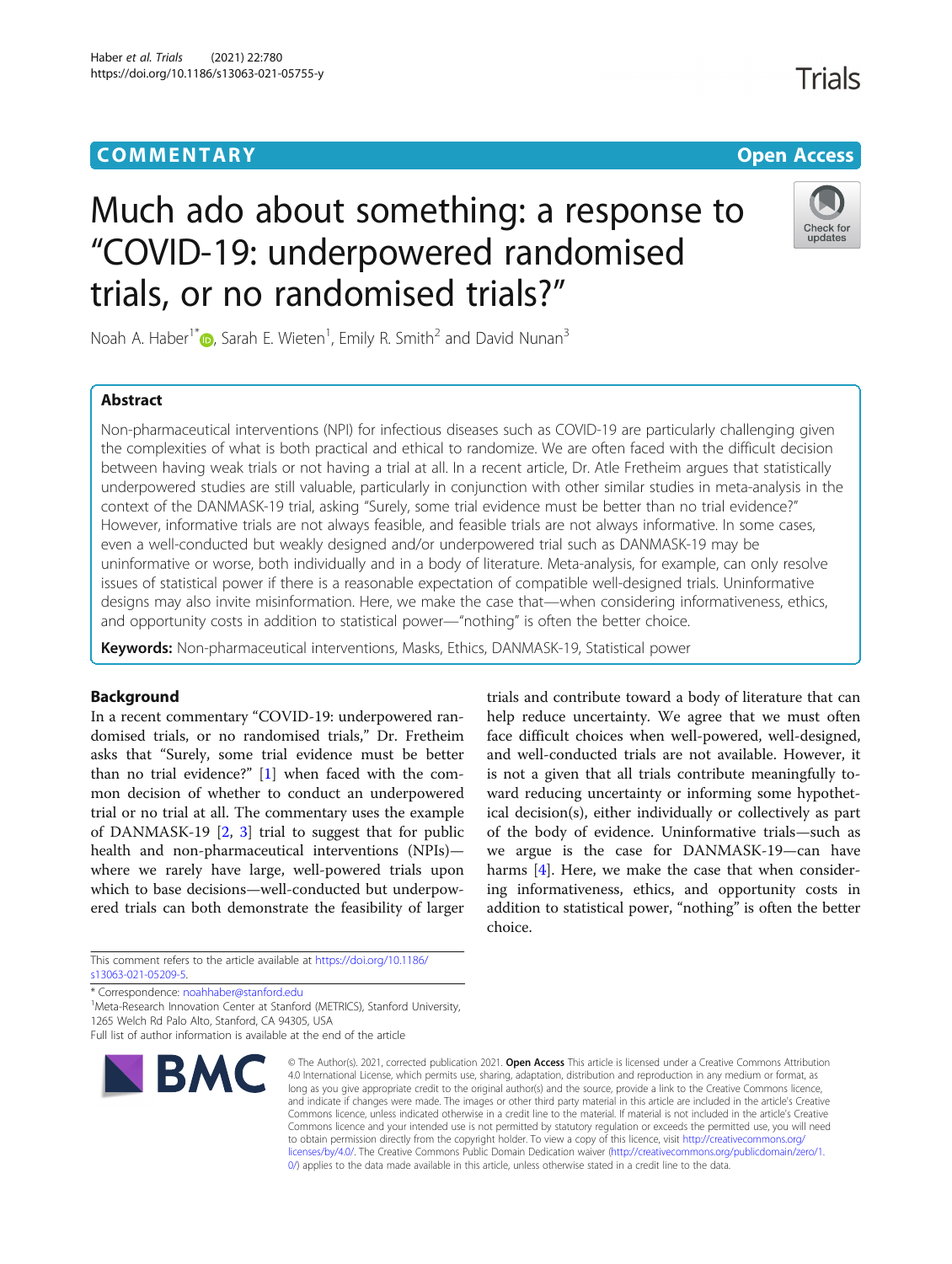### Main text

Implementing a well-designed trial for NPIs requires facing a different set of challenges compared to pharmaceutical interventions. For example, policy interventions require that the unit of randomization be government units and institutions rather than individuals. To do such a trial requires large numbers of observable units to comply with the policy orders of an external research organization and likely requires vast social, political, and logistical coordination. While the recently released early results of a 300,000 person, 600 village cluster RCT on the impact mask-related interventions for COVID-19 in Bangladesh [\[5,](#page-3-0) [6](#page-3-0)] demonstrates that such trials may be feasible, it also demonstrates the complex combination of strong design, social buy-in, resources, infrastructure, and circumstances required to achieve it. Compliance—both at the intervention and/or individual level—is a key component for NPIs and often requires behavioral elements, like distancing and mask usage, but is notoriously difficult to ensure or measure. NPIs are also extremely heterogeneous and conditional on the specific settings in which they take place, posing difficulties for generalizability. Even stepped-wedge designs, often used for intervention roll-outs over time, are challenging when the outcome is an infectious disease [\[7](#page-3-0)] such as COVID-19; infectious disease takes time to spread through a population, outcomes may not manifest for weeks or months, and outcomes are highly subject to spillovers, population conditions, and complex disease dynamics over time. These issues and others mean that NPIs are particularly challenging to study with randomization or any other impact evaluation design.

Beyond statistical power, what is feasible to randomize and measure is often not informative for what we want to know. The DANMASK-19 authors defend their study as being a pragmatic trial [\[8](#page-3-0)], but having pragmatic limitations is not the same as designing a pragmatic trial [\[9](#page-3-0)]. It was not feasible to randomize mask wearing in the DANMASK-19 trial, nor was it feasible to measure community spread. In the DANMASK-19 trial, the main intervention was messages about mask wearing; it only measured infections for the employees enrolled in the trial rather than transmission to others (source control arguably a more relevant concern for policy recommendations) and did not meaningfully measure the impact of messages on mask-wearing behavior.<sup>1</sup> As a trial about

the impact of messages, this trial was underpowered and poorly measured at the outset of its design. As a trial about the impact of mask wearing, it risks being severely biased toward the null due to compliance and testing [[10\]](#page-3-0). Neither of the above interpretations meaningfully inform any decision.

While meta-analysis can often resolve issues of power as Dr. Fretheim notes, that is only true when there is a reasonable expectation that enough sufficiently compatible, well-designed, and well-executed trials will come into existence to collectively power one or more metaanalyses. While we do not need to be held back by arbitrary power thresholds  $[11]$ , we must consider how much information our trials actually provide and at what expense [[12](#page-3-0)]. That is a difficult value proposition for NPI trials, which often must deal with high degree of heterogeneity in the population, intervention, comparison group, and outcomes. No two "stay-at-home" mandates were the same, nor would we expect trials of them to be. At the very least, this heterogeneity increases meta-analysis sample sizes. At worst, it can render studies incompatible for comparison. In the case of DANM ASK-19, it is difficult to imagine circumstances aligning to allow for many trials of comparable design for metaanalysis be feasible. Uncoordinated and underpowered trials lead to research waste [[13](#page-3-0)]. Meta-analysis relies critically on the design strengths and weaknesses of its constituent parts; a meta-analysis of poorly designed studies is a poorly designed meta-analysis.

Note that our argument does not rely on the use of nullhypothesis significance testing, whether through p-values or other metrics, nor do we consider it the most relevant metric. Statistical power is important under any decisionmaking paradigm, whether value for information-based frameworks, confidence interval decision thresholds, or others. The most important component of the evidentiary strength of a given study is in its design, rather than posthoc measurements of uncertainty that result from its execution. Some of us expressed our concerns about DANM ASK-19's design issues before any results were released or available, but unfortunately after the trial had already been completed. Notably, our concern applies to the decision for whether to carry out a study a priori at the planning stages, not for publication considerations. Once a trial is conducted, in general it should be published in such a way to make its limitations well understood, regardless of the results.

If it is questionable that either individually or collectively, a hypothetical NPI trial would be informative, then we also must consider the ethical considerations for the trial participants. Why enroll participants, risk personal data, etc. for a trial that has little hope of being usefully informative and, therefore, little hope of providing social value? [\[14](#page-3-0)]. For NPIs, that is further complicated by the fact that individuals often cannot

<sup>&</sup>lt;sup>1</sup>The DANMASK-19 trial included a single question on compliance which was asked only to the messages arm, and the question asked included only the three options: as recommended, predominantly as recommended, and not as recommended, with no option between predominantly as recommended complying and not as recommended. This also did not ask about mask wearing behavior itself, just selfreported protocol compliance. Further, no question was asked about the mask-wearing behaviors of the non-messages arm. As a result, we do not know the differential mask-wearing behavior between the arms.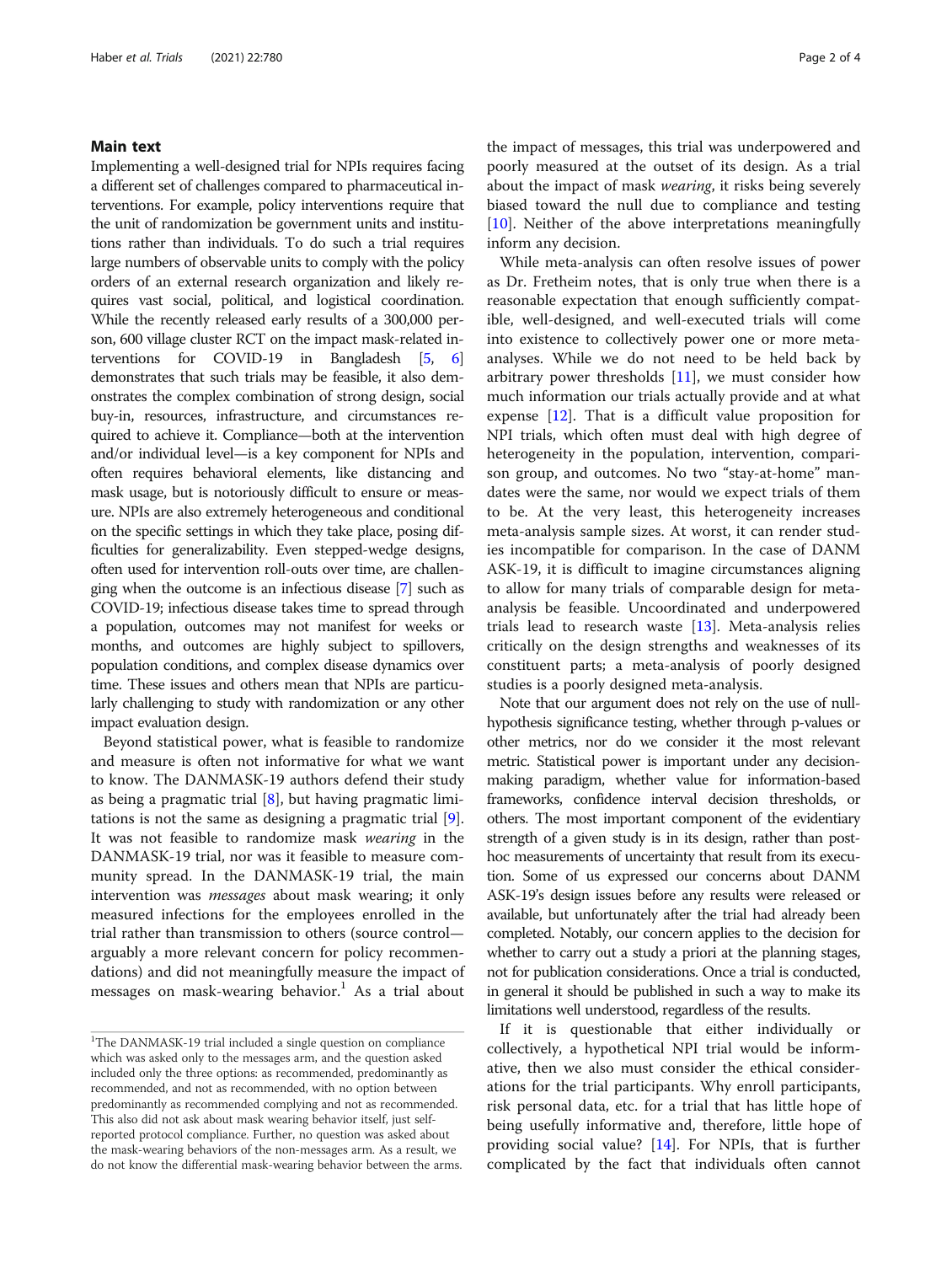<span id="page-2-0"></span>practically consent for group-level interventions and individual consent requirements can be waived only in some contexts [\[15](#page-3-0)]. Sorting out which consent requirements apply for a particular NPI study, even when well designed and adequately powered, can be complex. Beyond the participants, we must also consider the ethical ramifications to researchers, policy-makers, consumers, and those who might be impacted by decisions made due to poorly designed or underpowered research.

Randomized trials typically require large investments in coordination, funding, time, and other resources. Underpowered and poorly designed trials come without much hope of useful information in exchange for the expense. These are opportunity costs; we must also consider the value that could be achieved investing those resources elsewhere, including in different areas of research or in non-research investments. Resources for research are often not zero-sum, but they are always limited.

Underpowered and poorly designed trials are often worse than uninformative; they can be actively misinformative. Understanding why the DANMASK-19 trial was not suitably designed or powered to be informative for any actionable question requires a deep understanding of issues around statistical power, null hypothesis significance testing, and study design, as well as the time to dive into it. Without that, the DANMASK-19 trial invites misinterpretation, particularly with regard to fallacious interpretation of statistical insignificance. An uninformative trial that also invites misinterpretation can only have negative information gain, leading to misinformation for policy makers, researchers, journalists, and research consumers. Dr. Fretheim provides an example with misinformative headlines from the *Daily Mail*, but the same issues are common among researchers. For example, Oraby et al., [[16](#page-3-0)] inaccurately claim that "the Danish mask study showed the overall effects from mask wearing and social distancing were modest." This may be further exacerbated by a misheld belief that randomized trials are automatically "gold standard" evidence, leading to unjustified benefit of the doubt on their usefulness and uncritical adoption of their findings.

# Conclusions

"Nothing" is often the best alternative use of those resources and "something" often means a potentially costly endeavor which may have little (or negative) contribution toward informed decisions. While Dr. Fretheim argues that DANMASK-19 demonstrates that trials involving NPIs are feasible, it did not demonstrate that what is feasible is informative; uninformative trials can increase uncertainty rather than resolve it. The issues with DANMASK-19 are shared with running randomized trials for many NPIs. Because randomized trials are considered by many as unquestionably robust evidence,

uninformative trials for complex and important public health interventions are particularly at risk of causing harm. However, that strong trial designs for important questions are often infeasible does not mean we should accept trials of lower quality, nor that other impact evaluation study designs can adequately fill the gap [\[17](#page-3-0)]. There simply may not be a feasible trial that can give us the reliable and direct answers we seek. A too-weak "something" can actively obscure the extent of the true uncertainty and impede alternative decision-strategies, such as hedging bets and leaning more on theoretical grounds. In those circumstances it may be preferable to reconsider whether a trial might be of sufficient value to be worth the costs. Sometimes, an honest and frank "nothing" may be the best option we have.

#### Abbreviations

COVID-19: Coronavirus disease 2019; NPI: Non-pharmaceutical interventions

#### Acknowledgements

We would like to thank Dr. Atle Fretheim for his excellent discussion on this complex topic and Dr. Steven Goodman for helpful suggestions during the editing process.

#### Authors' contributions

All authors contributed to the writing and editing of this manuscript. The author(s) read and approved the final manuscript.

### Funding

No funding was provided specifically for the writing of this manuscript.

Availability of data and materials

Not applicable

# Declarations

Ethics approval and consent to participate Not applicable

#### Consent for publication

Not applicable

#### Competing interests

The authors have no competing interests to declare.

#### Author details

<sup>1</sup>Meta-Research Innovation Center at Stanford (METRICS), Stanford University 1265 Welch Rd Palo Alto, Stanford, CA 94305, USA. <sup>2</sup>Department of Global Health, Milken Institute School of Public Health, George Washington University, 950 New Hampshire Avenue, Washington, DC 20052, USA. <sup>3</sup>Centre for Evidence Based Medicine, University of Oxford, Radcliffe Primary Care Building, Radcliffe Observatory Quarter, Woodstock Road, Oxford OX2 6GG, UK.

### Received: 25 May 2021 Accepted: 19 October 2021 Published online: 07 November 2021

#### References

- 1. Fretheim A. COVID-19: underpowered randomised trials, or no randomised trials? Trials. 2021 Dec;22(1):234. [https://doi.org/10.1186/s13063-021-05209-5.](https://doi.org/10.1186/s13063-021-05209-5)
- 2. Bundgaard H, Bundgaard JS, Raaschou-Pedersen DET, Mariager AF, Schytte N, von Buchwald C, et al. Face masks for the prevention of COVID-19 rationale and design of the randomised controlled trial DANMASK-19. Dan Med J. 2020 Aug;18:67(9).
- 3. Bundgaard H, Bundgaard JS, Raaschou-Pedersen DET, von Buchwald C, Todsen T, Norsk JB, et al. Effectiveness of adding a mask recommendation to other public health measures to prevent SARS-CoV-2 infection in danish